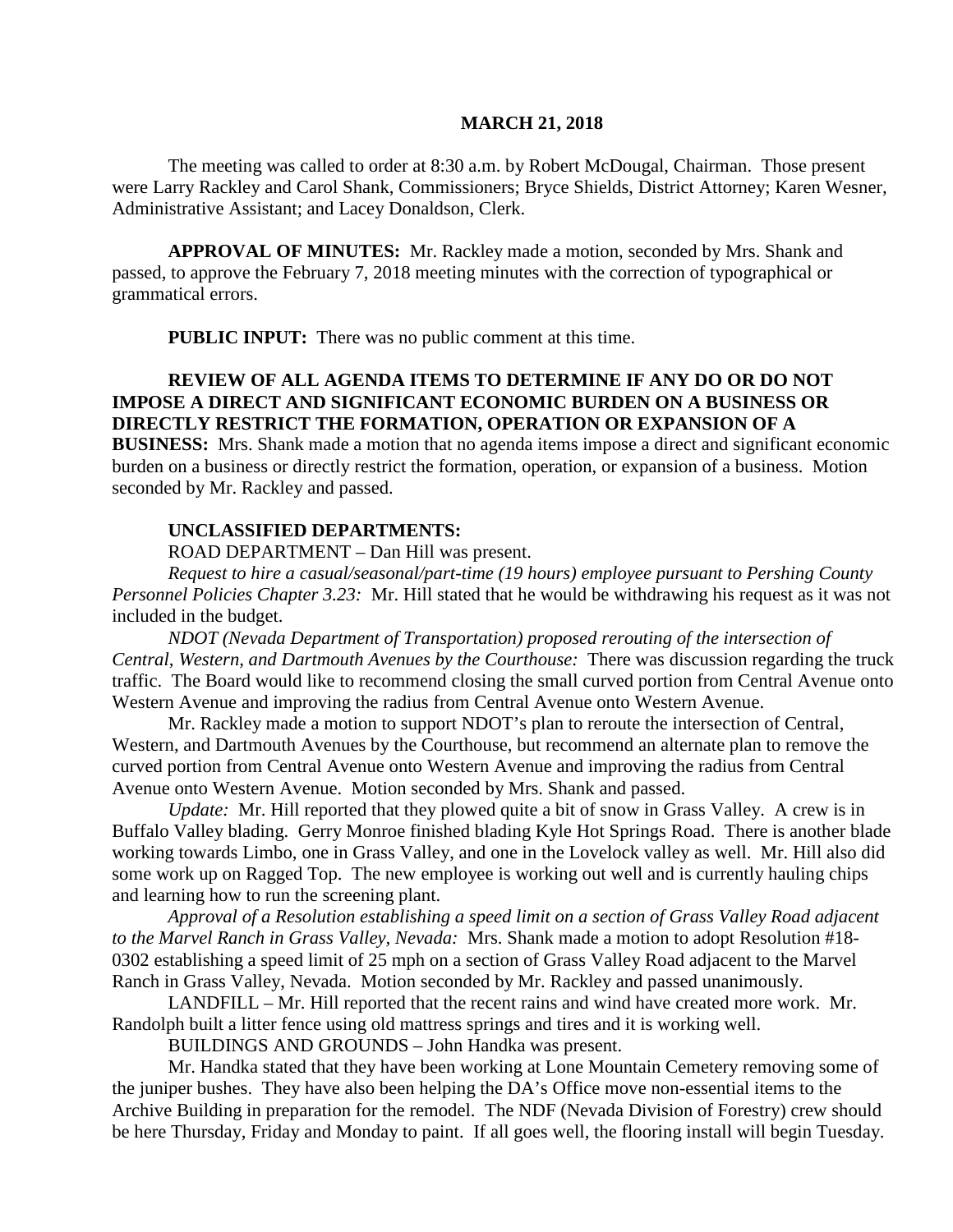Mr. Handka spoke about the agenda item regarding the playground equipment. Mr. Handka stated that that piece of equipment is used quite a bit. It is also anchored to a big slab of concrete and the whole thing would have to be dug out. If the Board decides that it can be auctioned, he suggested waiting until the playground demolition occurs.

Mrs. Shank asked how the weeds are at the cemeteries. Mr. Handka stated that he hasn't noticed a lot of growth. He has to wait for the temperature to rise before he can spray them.

*Request by Youth Softball Association to use McDougal Sports Complex:* Brianne Poffenroth was present on behalf of Youth Softball.

Mrs. Poffenroth stated that she has taken over the Youth Softball Association and they would like to use McDougal Park for practice and games. Mr. McDougal asked if Youth Softball has used the facility before. They use it every year. Mr. Handka had some concerns about the scheduling and keys being checked out. Mr. Handka stated that the key that was issued last year was never returned. A letter needs to be sent to Jake Gallagher asking that he return the key.

Mrs. Poffenroth also mentioned the poor condition of the concession stand/restroom building out there. Mr. McDougal stated that the Recreation Board is looking into making some improvements to the facilities. There was also discussion about the restrooms. Mr. Handka has not turned the water back on out there because of the weather. Mrs. Shank suggested getting a sani-hut if the restrooms are not open when they start playing games. Mr. McDougal stated that the group using the facility would have to pay for a sani-hut.

Mr. McDougal stated that once a schedule is set, Mrs. Poffenroth needs to make sure that Terri Wilcox gets a copy. Mrs. Wilcox is the Recreation Board Secretary and does the scheduling for the facility.

Mr. Rackley made a motion to approve the request of the Youth Softball Association to use McDougal Sports Complex. Motion seconded by Mrs. Shank and passed.

Mr. McDougal stated that this request would ordinarily come before the Recreation Board. *Request to install new card reader due to current system no longer being supported after April 30, 2018, at a cost of \$11,500.00 plus installation:* Mr. McDougal stated that the card reader at the Airport needs to be replaced and we don't really have an option. Mr. Rackley stated that we do have the option to purchase out right or finance. Mrs. Donaldson reminded the Board that if they plan to finance the purchase it will have to go through the steps for Medium Term Financing. Mrs. Childs stated that the expense could be taken out of the Building Fund's emergency expense line item.

Mrs. Shank made a motion to approve the quote from QT Petroleum in the amount of \$11,295.00 plus installation costs up to \$1,500. Motion seconded by Mr. Rackley and passed.

**PRESENTATION OF EAGLE SCOUT PROJECT:** Martin Cholico and Todd Plimpton were present.

Mr. Cholico stated that he is an Eagle Scout Candidate and he and Scott Plimpton have been continuing a project started by Eric Plimpton. They have cleaned up historical grave sites at Seven Troughs, Lone Mountain and others. Mr. Plimpton stated that Mr. Cholico is the ninth Eagle Scout to complete a project within the last four years and he is one of four in his graduating class. Mr. Plimpton stated that the project was approved by the Cemetery Board. The Commission agreed that no action was needed by this board.

# **UNCLASSIFIED DEPARTMENTS, CONT.D:**

CEMETERY BOARD – *Request by Jeanne Daughtery and Sharon Moore to move the headstone and cremated ashes of their Mother and Father, Pearle and Gerald Daughtery to another gravesite within the Big Meadow Cemetery:* Mrs. Shank stated that this did come before the Cemetery Board on March 14<sup>th</sup> and they didn't have any problems with the request. The family would be responsible for any costs associated to the exhumation and burial.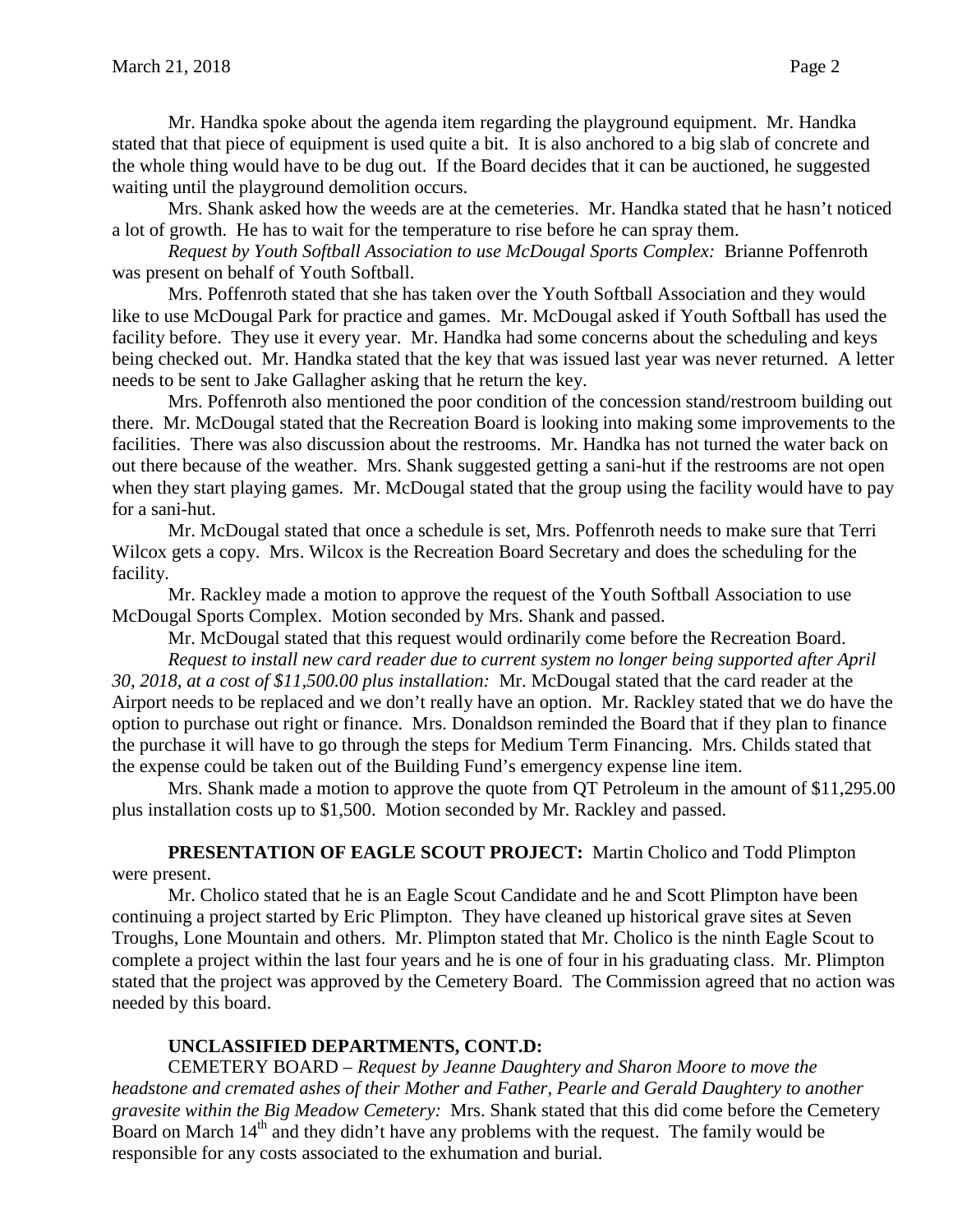Mr. Rackley made a motion to approve the request of Jeanne Daughtery and Sharon Moor to move the headstone and cremated ashes of their Mother and Father, Pearle and Gerald Daughtery to another gravesite within the Big Meadow Cemetery as there is no threat to public safety. Motion seconded by Mrs. Shank and passed.

SENIOR CENTER/VOLUNTEER COORDINATOR – *Request for a credit card for the Volunteer Program with a credit limit of \$2,000.00:* Mrs. Donaldson stated that at the last meeting she had recommended that the credit limit on Mrs. McKinney's Senior Center credit card be increased to allow for Volunteer Program expenses.

Mr. Rackley made a motion to approve increasing the credit limit on Jordan McKinney's County credit card to \$2,000 to accommodate the Volunteer Program as well as the Senior Center. Motion seconded by Mrs. Shank and passed.

SAFETY/GRANT WRITER – Pam Munk was present.

Mrs. Munk reported that she was not able to apply for the NEH (National Endowment for the Humanities) grant for the Museum. Mrs. Munk explained that it was a "challenge" grant and we needed to have already raised money for the project. The \$547,000 grant for the playground equipment project has to go through another entity and they have already dedicated the funding to another project. She has spoken with them and we may be able to apply in the future. She is looking for other funding options.

Mrs. Munk spoke about the upcoming fundraising events. There will be a Mystery Dinner on April 28<sup>th</sup> and a Street Fair on June  $30<sup>th</sup>$ . There is a youth swim meet on June  $30<sup>th</sup>$  as well, so there will be out-of-towners here.

Mrs. Munk also just received information on the Community Connection Grant Program. The application deadline is May  $14<sup>th</sup>$  and it is to bring broadband to rural areas. She will work with Mr. Abbott and Mrs. Lusby-Angvick on the application.

Mrs. Munk stated that there is an NEH grant for preservation assistance in the amount of \$10,000.00. She would like permission to apply for this grant as well. The deadline for this grant is May  $1<sup>st</sup>$ . She is also looking for grants for the Sheriff's Department's bullet proof vests.

In regards to Safety, Mrs. Munk stated that there has been some resistance from the volunteers to do the online training. Mrs. Munk would like to have a meeting with them and Mrs. McKinney to show them how to get onto the training. Mrs. Shank stated that some may have to be done in a 3 or 4 hour class, like was done in the past.

*Approval to remove "digger" playground equipment and use for the playground fundraiser project:* Mr. McDougal voiced Mr. Handka's concerns about removing the piece of equipment. Mrs. Munk understood and will bring it up at the next safety meeting.

COOPERATIVE EXTENSION – Rebekah Dole was present.

Mrs. Dole spoke about 4-H. In 2017 Mrs. McKay was a vital part of keeping the programs going. There were 66 children enrolled in various clubs. The livestock programs included beef, swine, goats and sheep. There were 29 youth and 16 Cloverbuds who participated in the Livestock Show. There were 13 campers and 2 teen counselors from Lovelock that attended 4-H Camp last July. Over 100 adults and youth participated in the Annual Awards Banquet. 60 youth were recognized for participating in various programs and 40 youth received year pins. 17 adults were recognized for their volunteer work. In October a Halloween party was held and was a huge success. During December enrollment 64 youth and 14 volunteers signed up. Livestock judging was held on March  $17<sup>th</sup>$  and they had 21 participants. They are preparing for the Livestock Show and Sale on April 29<sup>th</sup>. Mrs. Dole has been talking with June Talcott about having a home goods exhibit for the kids that participate in those programs.

*2017 UNCE Pershing County Yearly Accomplishment Report:* Mr. Foster gave the Board the report to review during Budget Workshops.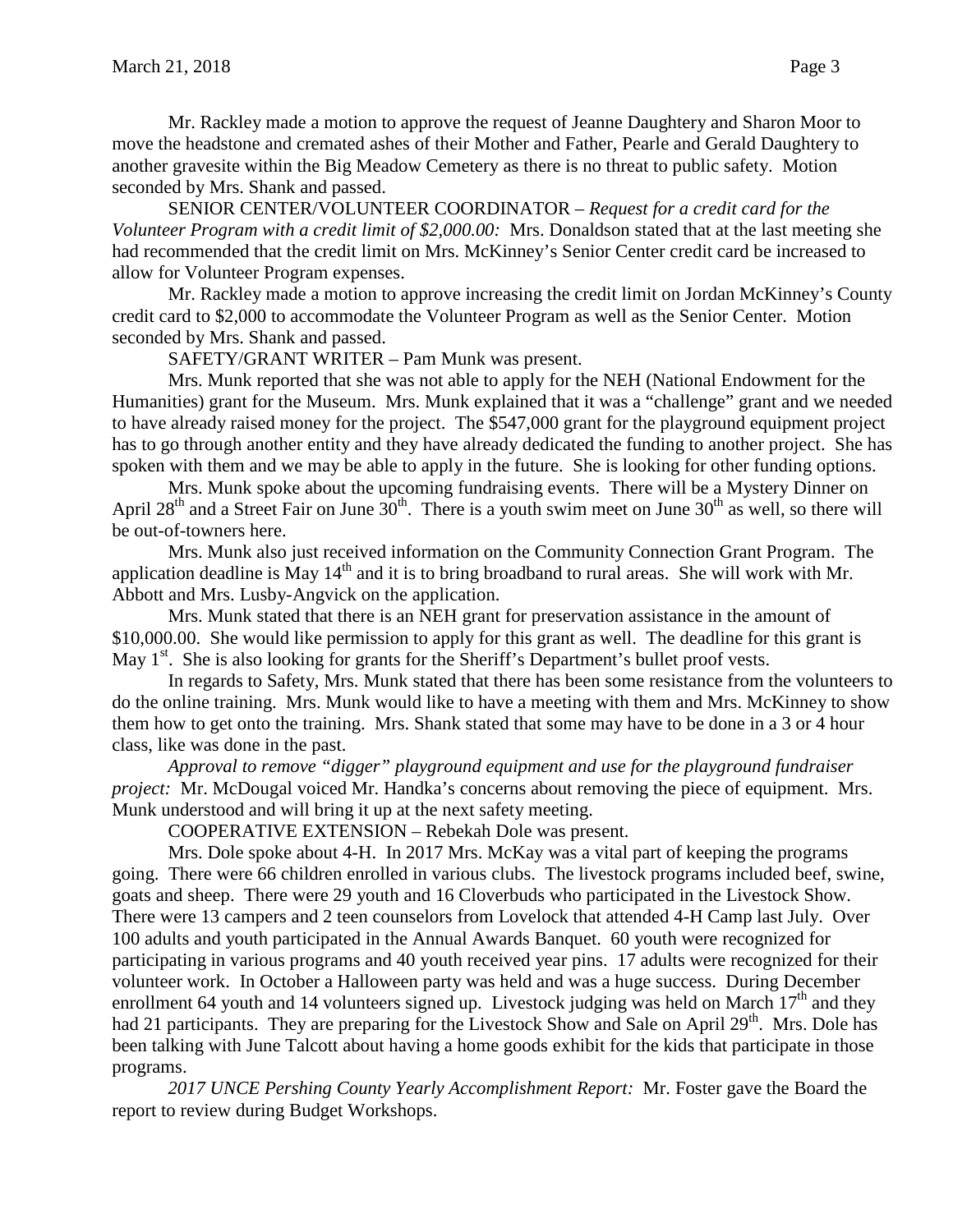IT DEPARTMENT – Justin Abbott was present.

Mr. Abbott reported that he has been working on the website. He has also been working with Tyler Technologies implementing the Eagle Recording software for the Recorder's Office.

ECONOMIC DEVELOPMENT/COMMUNITY CENTER – Heidi Lusby-Angvick was present. Mrs. Lusby-Angvick reported that she is preparing for the Community Workshop for the Strategic Plan on April  $5<sup>th</sup>$ . The Steering Committee is participating in training tomorrow for that as well. She is working on getting some sponsors to provide refreshments, etc. for the workshop. On March 27<sup>th</sup> there will be a workshop in Fallon to give an update and discuss the I-11 Interstate project.

In regards to the Community Center, things are going well. June is starting to book-up.

*PCEDA request to take off of inventory and dispose of 4 Business Resource Computers located at the Community Center:* Mrs. Shank made a motion to approve the removal of the 4 Business Resource Computers located at the Community Center and transfer them to the IT Department. Motion seconded by Mr. Rackley and passed.

*PCEDA request to travel to Tonopah for 2 county employees (Heidi Lusby-Angvick, PCEDA and Karen Lerner, representative of the Lovelock Revitalization Association) to attend the 2018 Rural Roundup, hotel accommodations (\$68.65 per night, per room) and to use the County vehicle to be paid for by the Hwy 95 Grant Funds:* Mrs. Shank made a motion to approve PCEDA's request to travel to Tonopah for two county employees to attend the 2018 Rural Roundup including their hotel accommodations and the use of the County vehicle with the expenses being paid by Hwy 95 Grant funds. Motion seconded by Mr. Rackley and passed.

# **ELECTED DEPARTMENTS:**

LACEY DONALDSON, CLERK-TREASURER – Mrs. Donaldson stated that she and Mr. Abbott have ordered the server for the VOTEC application. Once it is installed we will move forward with the conversion of the Election Management System from ADS to VOTEC, which is supposed to be live prior to the Primary Election. Mrs. Donaldson also stated that one of her employees accepted a position in the Planning and Building Department. There will be an item on the next agenda to request advertising and filling the position; however, Mrs. Donaldson did post an employment ad on Facebook. The ad will also be published in the local paper starting next week with a closing date of April  $9<sup>th</sup>$ .

*Approval of corrections/changes to the Tax Roll:* Mrs. Donaldson did not have any corrections or changes to the Tax Roll.

*Approval of Scope of Services for Bond Counsel in regards to Humboldt River Ranch Special Assessment District and refund of Assessment Payments:* Mr. Shields and Mrs. Donaldson were going to discuss this agreement, but have not had a chance to. This will be put back on the next agenda.

RENE CHILDS, RECORDER-AUDITOR – Mrs. Childs stated that she will be sending out inventory Sheets to all the Departments the beginning of April. She has had problems in the past with getting the Departments to cooperate, so she may need some help from the Commission. This is required every two years.

SHERIFF'S DEPARTMENT – Mr. Rackley stated that Sheriff Allen was unavailable this morning.

*Approval of Interlocal Agreement between Pershing County Sheriff's Office and the State of Nevada to use Silverflume for a business license portal:* Mr. Shields would like to go over a few things with Sheriff Allen. This will be put back on a future agenda.

**UPDATE ON PROGRESS OF SITE LOCATION, DESIGN, FUNDING, AMENITIES AND CONSTRUCTION OF FUTURE LAW ENFORCEMENT CENTER:** Mr. Rackley stated that they had a meeting the week before last with the architect and received new plans. He made copies for each of the Board members to review. The building as proposed doesn't really fit that well on the space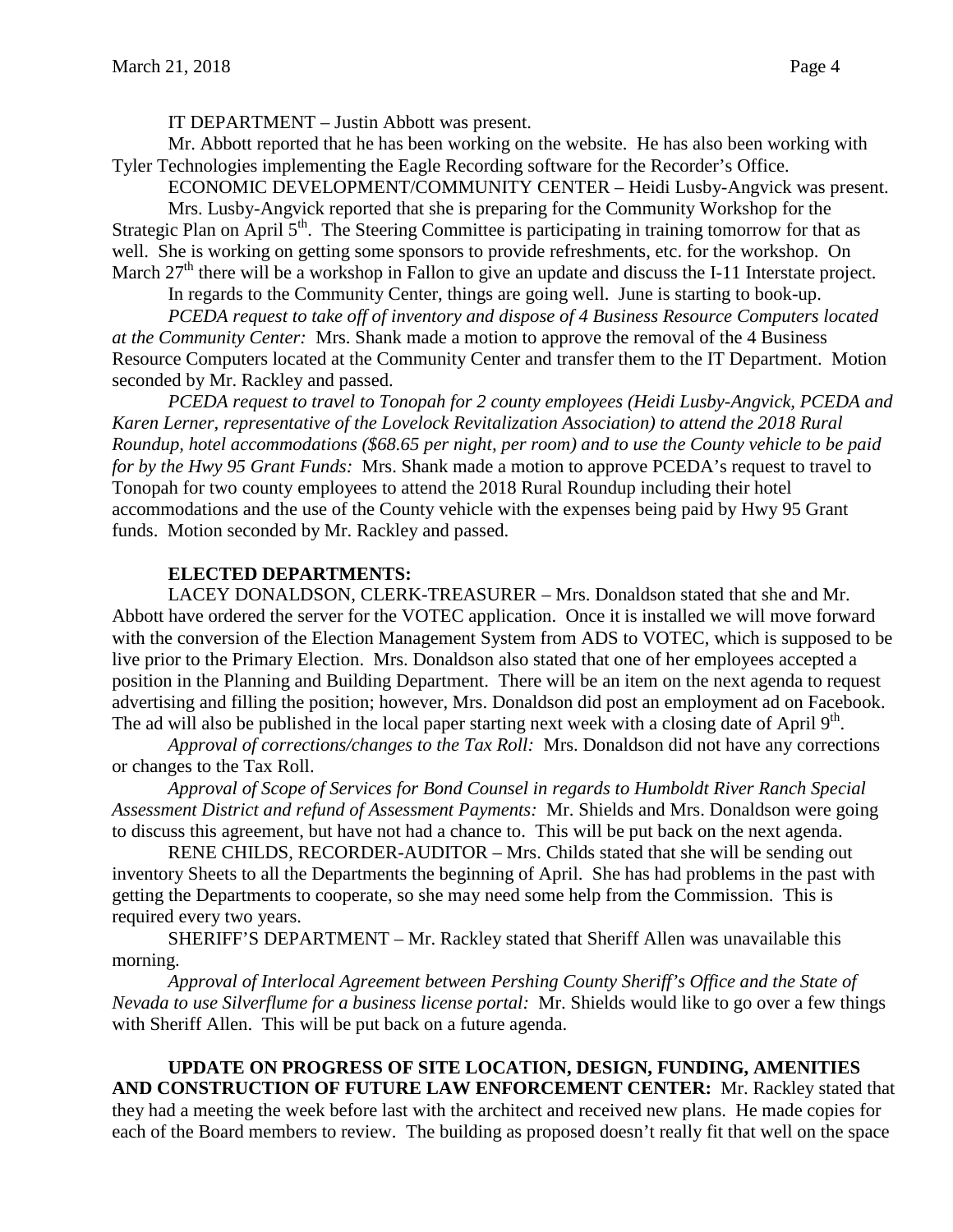that we have. Mr. Rackley would like to look at expanding the footprint that we have, which may include the lot next door and abandoning a portion of  $9<sup>th</sup>$  Street.

APPROVAL TO CONTACT A REAL ESTATE AGENT TO CONTACT OWNERS OF APN 001-124-04 AND A PORTION OF  $9^{TH}$  STREET TO BE ABANDONED FOR FUTURE USE BY PERSHING COUNTY – Mrs. Shank made a motion to allow Mr. Rackley to contact and work with a real estate agent to contact the owners of APN #001-124-04. Motion seconded by Mr. McDougal and passed.

**PROCLAMATIONS AND AWARDS:** NATIONAL COUNTY GOVERNMENT MONTH, APRIL 2018 – The Proclamation was read by Chairman McDougal. Mr. Rackley made a motion proclaiming April 2018 as National County Government Month. Motion seconded by Mrs. Shank and passed.

The meeting recessed at 9:55 a.m. and reconvened at 10:03 a.m.

**CHRIS FACQUE, FARR WEST ENGINEERING:** UPDATE AND PRESENTATION OF THE DRAFT PERSHING COUNTY WATER RESOURCE PLAN – Bennie Hodges, Pershing County Water Conservation District Manager; Rusty Kiel, Lovelock Meadows Water District Manager; and Carl Clinger, Big Meadow Conservation District Supervisor, were also present.

Mr. Facque gave a brief presentation as to how the Water Resource Plan was drafted. The plan was developed to establish policies and strategies for management and conservation of water resources. Mr. Facque also stated that it is important to be active in the Legislative process.

Carolyn Hultgren spoke about the Humboldt River Ranch subdivision relinquishing water rights. Mr. Facque stated that the developer acquired the water rights and then relinquished them for use by domestic wells. Mrs. Hultgren asked if all 2,000 lots are built on, will there be enough water. Mr. Facque stated that he doesn't know for sure, but it could become an issue.

Paul Schlehr asked if there was any emphasis to make sure that immediate re-seeding efforts are done after a fire to protect from run-off. Mr. McDougal stated that if it is Federal land, we don't have any say.

Bennie Hodges stated that a lot of these precautions or safe guards are being done by the Irrigation District.

The Board set a deadline of 1 month to receive comments so they can approve the final draft at the May  $2<sup>nd</sup>$ , 2018 meeting.

Gail Munk stated that he did not hear anything about reclaiming water or re-appropriating reclaimed water.

**BOARD APPOINTMENTS:** RECREATION BOARD – A letter was received from Patricia Burke.

Mr. Rackley made a motion to appoint Patricia Burke to the Recreation Board with a term expiring June 30, 2020. Motion seconded by Mrs. Shank and passed.

### **GRASS VALLEY ADVISORY BOARD:** Paul Schlehr was present.

Mr. Schlehr reminded the Board that the Town Hall is this Saturday at 9:00 a.m. He also stated that the Road crew did a very good job cleaning up snow during the last storm. The Transfer Station has been looking better, but the back fence is in need of repair.

**CORRESPONDENCE:** There was no additional correspondence discussed.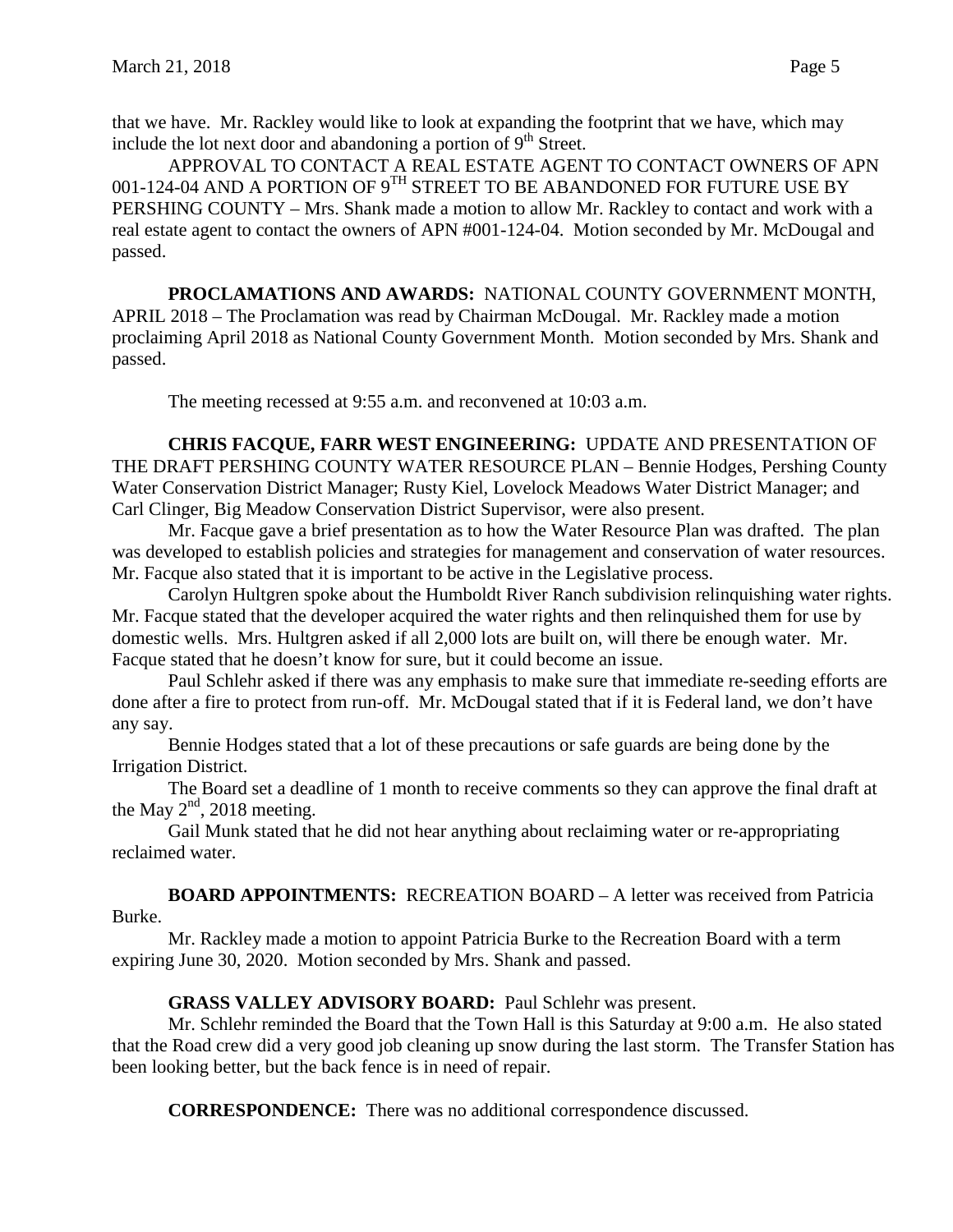**RENEWAL OF THE AGREEMENT FOR USE OF SCHOOL FACILITIES AND OTHER PROPERTIES AND INTERLOCAL AGREEMENT FOR VEHICLE USE BETWEEN THE BOARD OF TRUSTEES OF THE PERSHING COUNTY SCHOOL DISTRICT AND PERSHING COUNTY:** Mrs. Shank made a motion to approve the renewal of the Agreement for Use of School Facilities and Other Properties and the Interlocal Agreement for Vehicle Use between the Pershing County School District and Pershing County as submitted. Motion seconded by Mr. Rackley and passed.

**CREATION OF A TEMPORARY COMMITTEE TO WORK ON THE 100TH ANNIVERSARY CELEBRATION FOR PERSHING COUNTY IN 2019:** A Resolution will be prepared for next agenda.

## **REQUEST TO ALLOCATE THE \$2,000.00 SET ASIDE IN THE FY2018 BUDGET FOR THE CHAMBER OF COMMERCE TO THE LOVELOCK REVITALIZATION**

**ASSOCIATION:** Mr. McDougal stated that this \$2,000 is has been budgeted for the Chamber of Commerce, but has not been used the last two years due to the Chamber's re-organization efforts. Mrs. Shank stated that the Lovelock Revitalization Association is doing work that the Chamber would have done in the past. This would be a one-time request and would be conditioned on whether or not the Chamber became active. Mr. McDougal stated that if the Chamber reforms the allocation could start again in the new fiscal year.

Mrs. Shank made a motion to approve the request to allocate the \$2,000.00 set aside in the FY2018 budget for the Chamber of Commerce to the Lovelock Revitalization Association. Motion seconded by Mr. McDougal. Mr. Rackley abstained as he is a member of the Lovelock Revitalization Association. Motion carried.

**COOPERATING AGENCY MEMORANDUM OF UNDERSTANDING FOR DEVELOPMENT OF THE BURNING MAN EVENT SRP EIS BETWEEN WINNEMUCCA DISTRICT, BLACK ROCK FIELD OFFICE, BUREAU OF LAND MANAGEMENT, UNITED STATES DEPARTMENT OF THE INTERIOR AND PERSHING COUNTY:** Mr. Shields stated that we have entered into MOU's with the BLM in regards to Burning Man in the past, but not in regards to the EIS (Environmental Impact Statement). Mr. Shields stated that part of this MOU requires the County to appoint a principal point of contact. That Commissioner would work with the DA's Office in formulating adequate comments to provide to the BLM. Mr. McDougal asked if Mr. Rackley would be interested in participating. Mr. Rackley stated that since he is already the liaison for Burning Man he would do it. Mrs. Shank stated she would do it if Mr. Rackley was unable. Mr. Shields stated that he thought it made sense to appoint Mr. Rackley.

Mrs. Shank made a motion to approve the Cooperating Agency Memorandum of Understanding for Development of the Burning Man Event SR PEIS between Winnemucca District, Black Rock Field Office, Bureau of Land Management, United States Department of the Interior and Pershing County and to appoint Mr. Rackley as the County's principal point of contact. Motion seconded by Mr. Rackley and passed.

**MEMORANDUM OF UNDERSTANDING BETWEEN PERSHING COUNTY AND THE BUREAU OF LAND MANANGEMENT (BLM) CONCERNING BEING A COOPERATING AGENCY ON THE NEVADA AND NORTHEASTERN CALIFORNIA GREATER SAGE-GROUSE RESOURCE MANAGEMENT PLAN AMENDMENT CHOOSING EITHER MOU ALLOWING NACO TO ACT AS PERSHING COUNTY'S REPRESENATIVE OR MOU WITH PERSHING COUNTY:** Mrs. Shank made a motion to approve the Memorandum of Understanding between Pershing County and the Bureau of Land Management concerning being a cooperating agency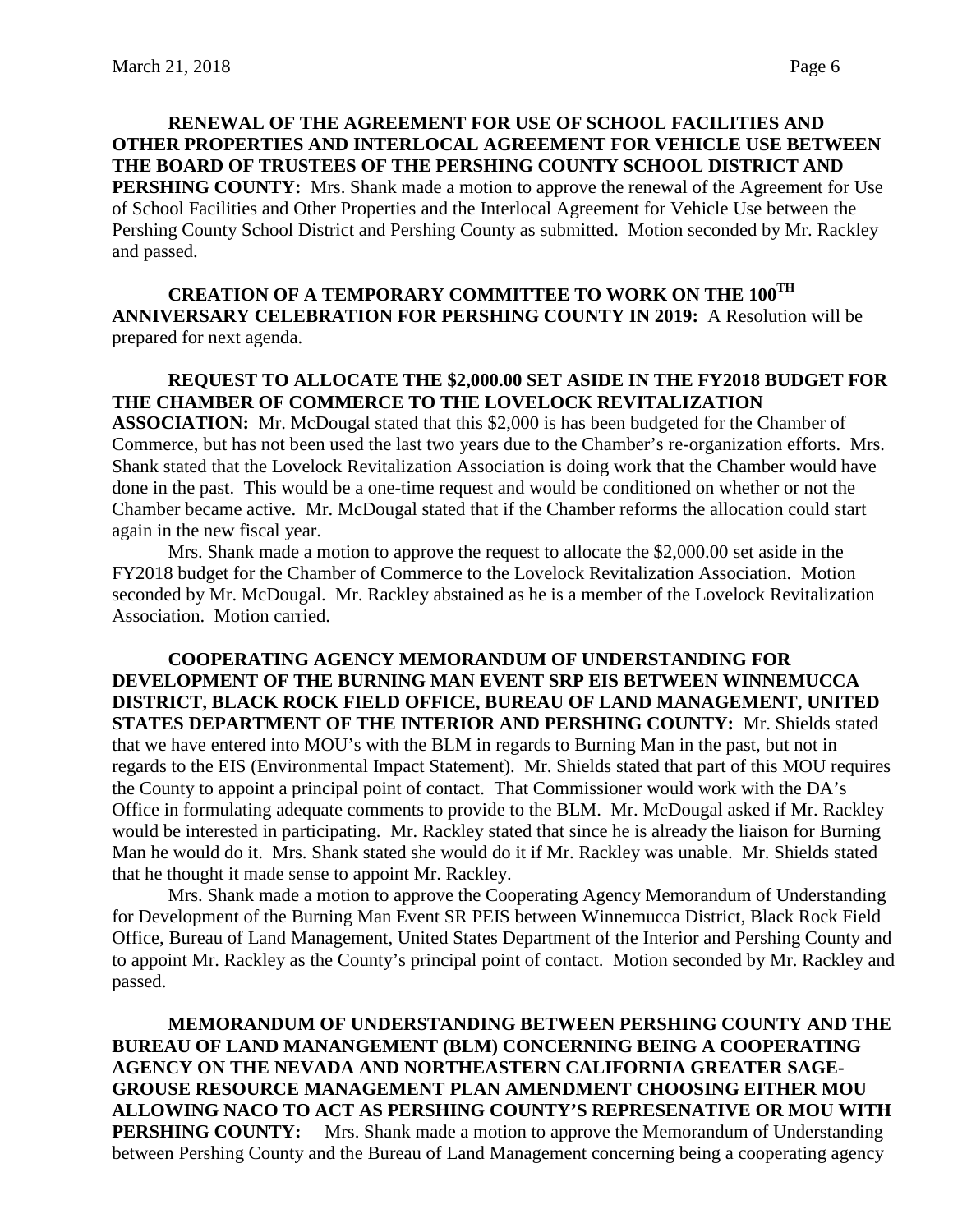on the Nevada and Northeastern California Greater Sage-Grouse Resource Management Plan Amendment and choosing NACO to act as Pershing County's representative. Motion seconded by Mr. Rackley and passed.

**REVIEW A BUSINESS IMPACT STATEMENT FOR A PROPOSED ORDINANCE AMENDMENT TO CHAPTER 3.52 OF THE PERSHING COUNTY CODE INCREASING THE 911 SURCHARGE FROM \$.25 TO \$1.00 AS AUTHORIZED BY SB 176 (2017) AND SET DATE FOR PUBLIC MEETING REGARDING THIS MATTER:** Mr. Shields stated that he needs to draft a notification to send to the telecommunication companies that would be affected by an increase to the 911 Surcharge fee. Public Hearings will be set for May  $2^{nd}$  and  $16^{th}$ .

**APPOINTMENT OF AUDITING FIRM EIDE BAILLY TO PERFORM THE AUDIT FOR PERSHING COUNTY FOR YEAR ENDING JUNE 30, 2018, PURSUANT TO NRS 354.624:** Mrs. Shank made a motion to appoint Eide Bailly to perform the audit for Pershing County for year ending June 30, 2018 pursuant to NRS 354.624 as proposed. Motion seconded by Mr. Rackley and passed.

**REPORT FROM LEGAL COUNSEL:** Mr. Shields stated that he spoke with Tori Sundheim of NACO in regards to the Sage-Grouse issue. The attorneys working on this do not have the experience or expertise in compiling the data as to how the Land Use Plan will affect the counties. They have been working with RCI (Resource Concepts, Inc.) to adequately compile the data and give estimations to the impact the Land Use Plan will have. Ms. Sundheim met with RCI and they came up with a cost sharing plan. Pershing County's share would be \$5,000. The counties that will see a larger impact will contribute up to \$10,000. Mr. Shields stated that the Land Use Plan has a minimal impact to Pershing County. This item will be on a future agenda for further discussion.

# **EMERGENCY OPERATIONS MANAGER/LEPC:** Charlie Sparke was present.

Mr. Sparke stated that he was given one day's notice of a grant audit tomorrow. They would like to physically see the items we've purchased the last four years.

Mr. Sparke stated that he has some grant applications that will need to be put on the next agenda.

Mrs. Shank asked about public education in terms of emergency notifications. Mr. Sparke stated that we are already paying for an emergency notification program. Mrs. Shank asked Mr. Sparke to speak with Mr. Abbott about putting information on the County's website.

# **MATTERS OF THE BOARD FOR DISCUSSION; BOARD MEMBER REPORTS;**

**BOARD LIAISON REPORTS:** Mrs. Shank stated that most of her meetings are coming up. The Cemetery Board met and approved the item that was on today's Commission agenda. They are also ordering signs to post at both cemeteries stating "no pets and no burials without properly notifying the Cemetery Office". Mrs. Shank stated that she is part of the NACO Legislative Committee. She gave the Board a schedule of their phone conferences in case anyone else wanted to listen in. They are also looking for Ambassadors to meet with the new Legislators. Mrs. Shank is also working on a little informational statement for each of the Commissioners for the website.

Mr. Rackley stated that the Recycling Committee has a meeting on April  $9<sup>th</sup>$ . The Volunteer Board meeting yesterday. He will be attending the Nevada Airport Association meeting in Gardnerville next week. In regards to the TV Board, Channel 2 is still out. Mr. Handka is picking up a part today, but the access to the tower may be difficult.

Mr. McDougal did not have anything to report.

**PUBLIC INPUT:** There was no public input at this time.